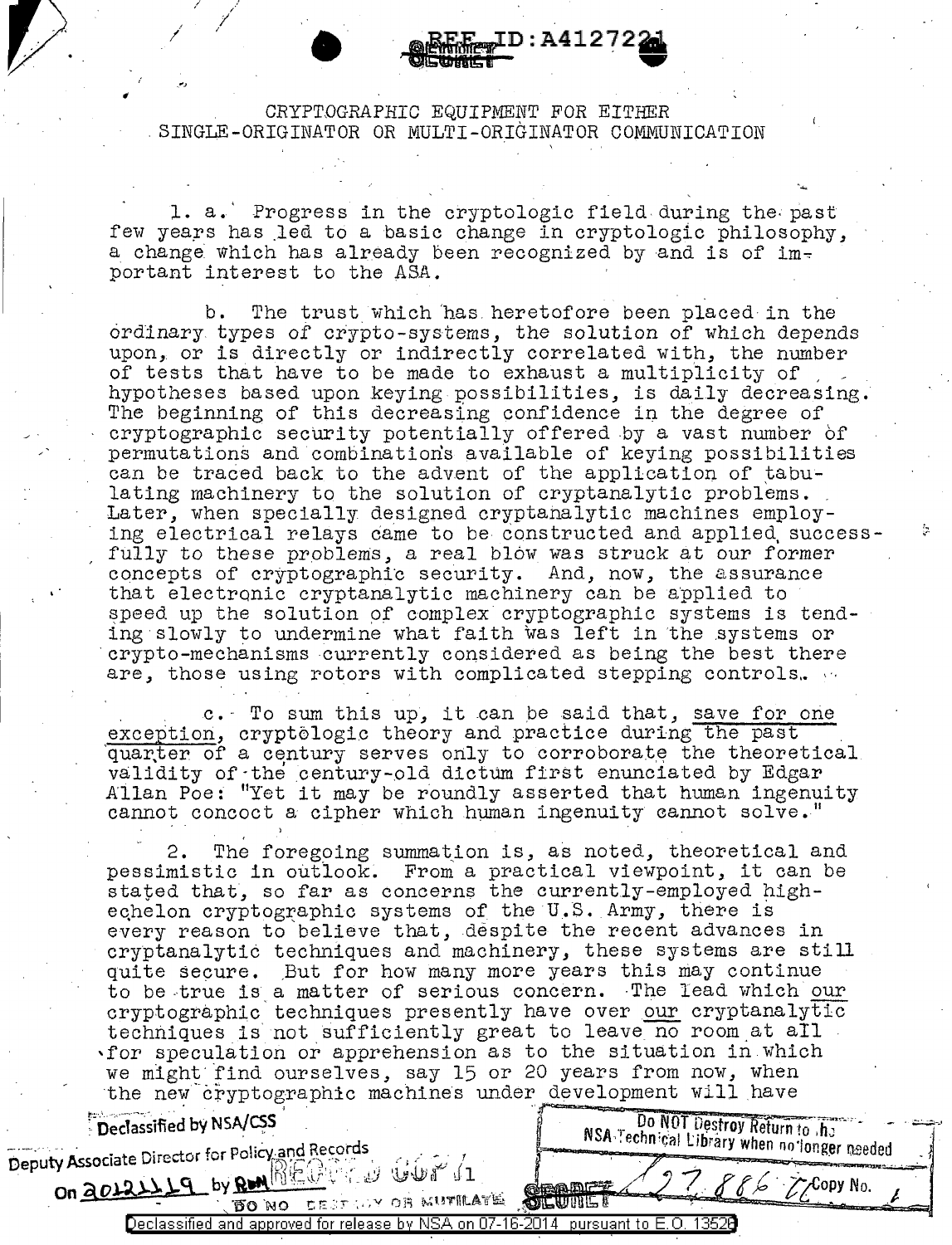been completed. It is hardly necessary to note that the Research Laboratories Division is endeavoring to anticipate what the future may hold in store and is bending all its efforts to produce improved crypto-equipment that will be secure against a greatly advanced cryptanalytic art. Basically, these efforts are in the direction of increased sophistication and complexity in the present types of equipment, on the theory that this will always keep our cryptography in the lead of our cryptanalysis. But what if it should happen that because of unforeseen developments, in electronics and related fields, progress in cryptanalytic techniques and machinery has actually been greater than that in cryptographic techniques and machinery? National security demands that we take all measures necessary to guard against such a contingency.

**REF ID:A4127221** 

3. The sole exception alluded to in Par. le above, in connection with Poe's dictum, appears to be involved in the case of what may be called a "holocryptic" system, that is, one which is theoretically absolutely unsolvable because a message in it can be read only by actual physical possession of the key. In a truly holocryptic system, if the key consists of key. In a truly holocryptic system, if the key consists of a perfectly random, unpredictable sequence of all the elements (letters or characters) of the language, the sequence being as long as the enciphered text itself· and being a primary sequence (that is, one not derived from the interaction of a limited number of basic components), the cryptogram appears to be unsolvable in the cryptanalytic sense. It appears to be impossible to present or to develop any practical technique for the solution of a truly holocryptic system as defined herein. It solution of a truly holocryptic system as defined herein.<sup>1</sup> is to be noted that in the three foregoing sentences the phrase "appears to be" is used. It is employed advisedly, for it would be somewhat dangerous to insist upon a categorical statement in the absence· of experimentation to demonstrate the positive validity of the statements made. It is indeed possible to conceive a theoretical general solution for certain of the so-called holocryptic systems, but no further remarks will be made in this paper on that phase of the subject, except to indicate the necessity for further study.·

4. a. It is to be noted that there are three conditions which a cryptographic system must fulfill before it can be termed a truly holocryptic system:  $(1)$  the key must consist of all the characters found in the plain text of the language involved; (2) the keying characters must form a perfectly, or at least an entirely unpredictable, random sequence, so that it

 $1$ Even were telepathy established as a practical reality, the reading of a cryptogram by this means would\_,not constitute a cryptanalytic solution.

2 **AFRIRET**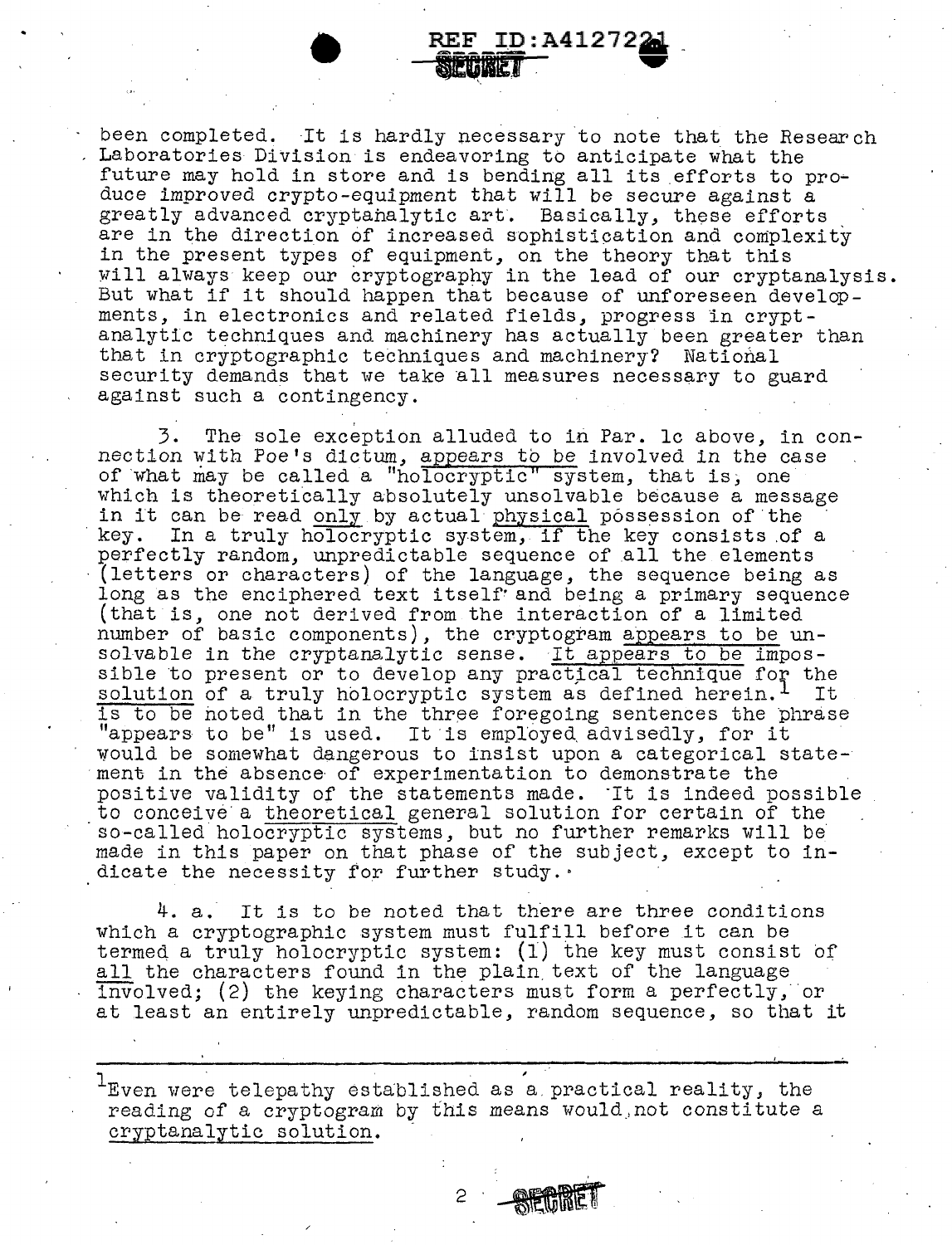must be a primary sequence, not a secondary one derived from the interaction of a limited number of basic elements; and  $(3)$  the keying sequence must be used once and only once. In our the keying sequence must be used once and only once. best rotor-type cipher machines the first of these conditions is fulfilled; the third is fulfilled to a degree which, for all practical purposes, is quite satisfactory; but as regards the second condition; it is obvious that although the keying characters in SIGABA, for example, form an unpredictable' sequence, for all practical purposes in the present state of the cryptanalytic art, it is not a primary sequence and therefore the SIGABA or any similar machine presently falls short of competing with the truly holocryptic system in security. As time goes on, it is possible that the competition will not dime goes on, is is possible only one composition will he lessen in favor of SIGABA or its successors. This point is worth some elaboration.

b. It may be stated, in view of what is now practicable and of what may become practicable in the near future, that, at least theoretically, whatsoever be the nature or cons'truction of a crypto-mechanism, if it embodies within it. all the crypto-elements of the system, messages prepared by it can and will ultimately be solved. Only when the cryptomechanism is controlled by some external keying means does it present truly holocryptic features--and then only if that external keying means is properly designed and employed. ,Even if an internally-controlled-crypto-mechanism is employed ·in a manner such that the internally-produced.keying sequence is employed only once, as in SIGHUAD for example, the system is still theoretically solvable because that keying sequence is produced by the interaction of a limited number of primary keying elements, that number being very small in comparison  $\check{ }$  with the length of the secondary or resultant keys. Therefore with the length of the secondary or resultant keys. it cannot in the present state of the art be considered as falling in the class of holocryptic systems and must be con-<br>sidered to be theoretically solvable. How soon it may become practically solvable is a question that will be answerable only with the passage of a few more years. *<sup>9</sup>*

/

5. From a practical viewpoint, it may be assumed that messages in a holocryptic system will never be solvable, no matter what the state of the cryptanalytic art may be. It would therefore be wise to extend the usage of such systems. Unfortunately, the last two conditions which must be fulfilled in a truly holocryptic system impose practical limitations on the extensive employment of such systems in military crypto-<br>communication. The large volume of communication required. and the large number of commands which must intercommunicate make it wholly impracticable to prepare and to distribute

 $3<sup>1</sup>$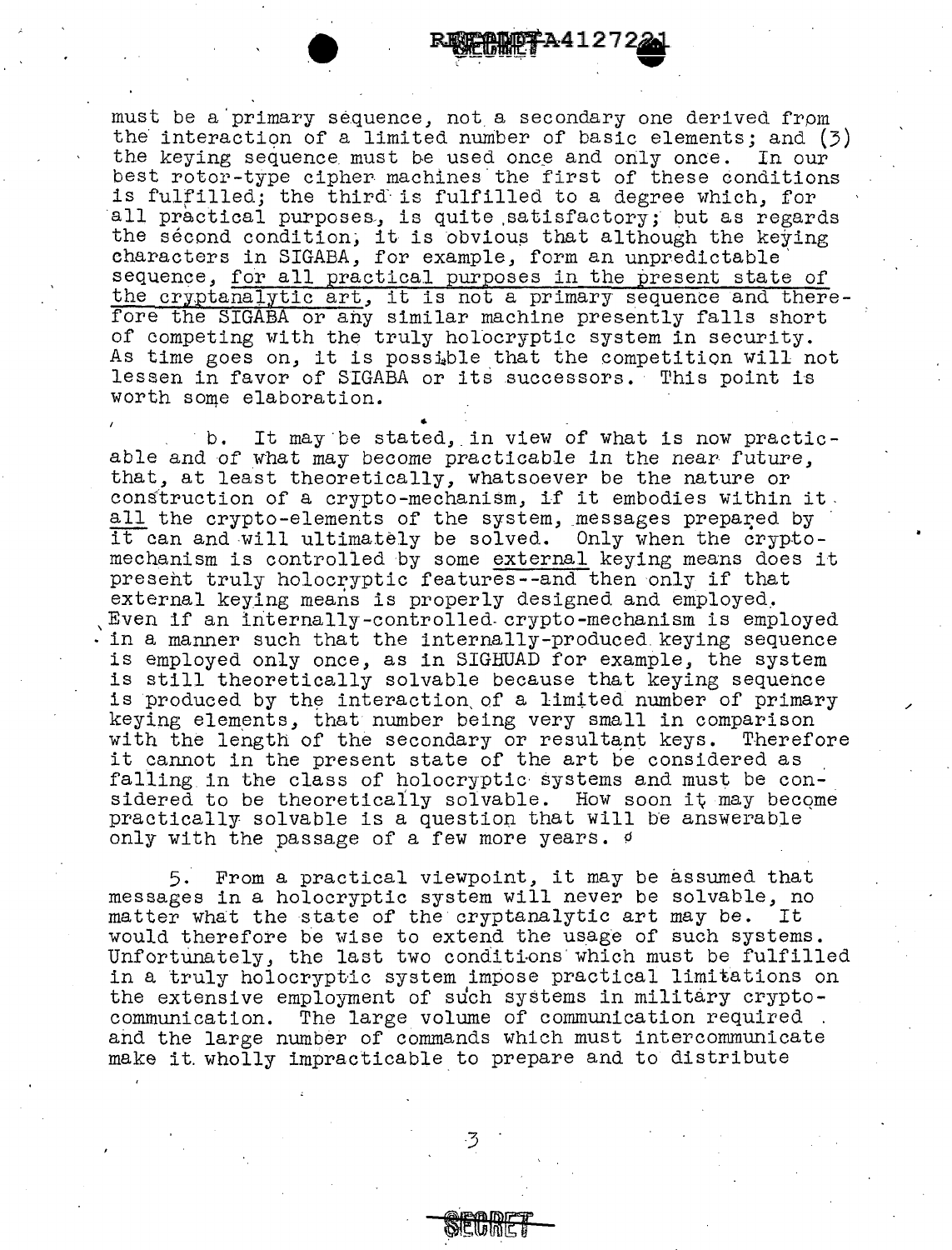the multitude of lengthy primary sequences that would be required. Moreover, the keying sequences can only be used once. If used more than once. even only two times in most If used more than once, even only two times in most cases, such a system is quite insecure.

**eTD:A41272** 

6. It is usual to refer to a system using a pad of sheets of paper on which keying characters appear as a "one-time pad system", and systems using perforated tapes, such as the SIGTOT, as a "one-time tape system". For the system using the SIGABA or similar equipment there is no analogous designation based upon the number of times a key is used, though supposedly such a system could be referred to as a "many-time system"--a designation technically too loose and inaccurate for the purposes of this paper. The· real essence· of the matter is that, in the case of a one-time pad or one-time tape system, practical, almost-absolutely-sure intercommunication is assured only when there are but two copies of a pad or tape, one held by the originator of a message, the other by the addressee; and furthermore, an originator must not use as the keying sequence for any of his outgoing messages a sequence intended to decipher any of his incoming messages. So far as concerns the ability to originate messages that will' be absolutely secure, therefore, a true one-time.system must be limited in its distribution to one originator; for this reason such a system will hereinafter be referred to as a "one-originator system". A system such as the one employing SIGABA, for example, will be referred to as a "multi-originator system", because many holders of the equipment can originate secure messages and thus intercommunication among many holders can be provided.

7. a. The question arises: would it be possible, practical, and advantageous to have crypto-equipment which will, in the same basic machine, provide for truly holocryptic, one-originator systems as well as for high-security, multi-originator systems?<br>In other words, what about a single machine which for the greatest part would be used for multi-originator communication but whfch could, when special circumstances dictated, serve also for single-originator communication?

b. The possibility that such a machine can be devised has already been demonstrated in at least two cases. The first is to be noted in.the case of the obsolete Converter M~l34A, wherein the angular displacements of the rotors of a 5-rotor<br>crypto-maze were controlled by perforated tapes. Multioriginator communication was provided for by issuing the tapes. in sets of 48 and using them according to the variations indicated in a key list. To employ such a machine by-the use of individual tapes according to the single-originator system is obviously possible, though it was actually not done when

4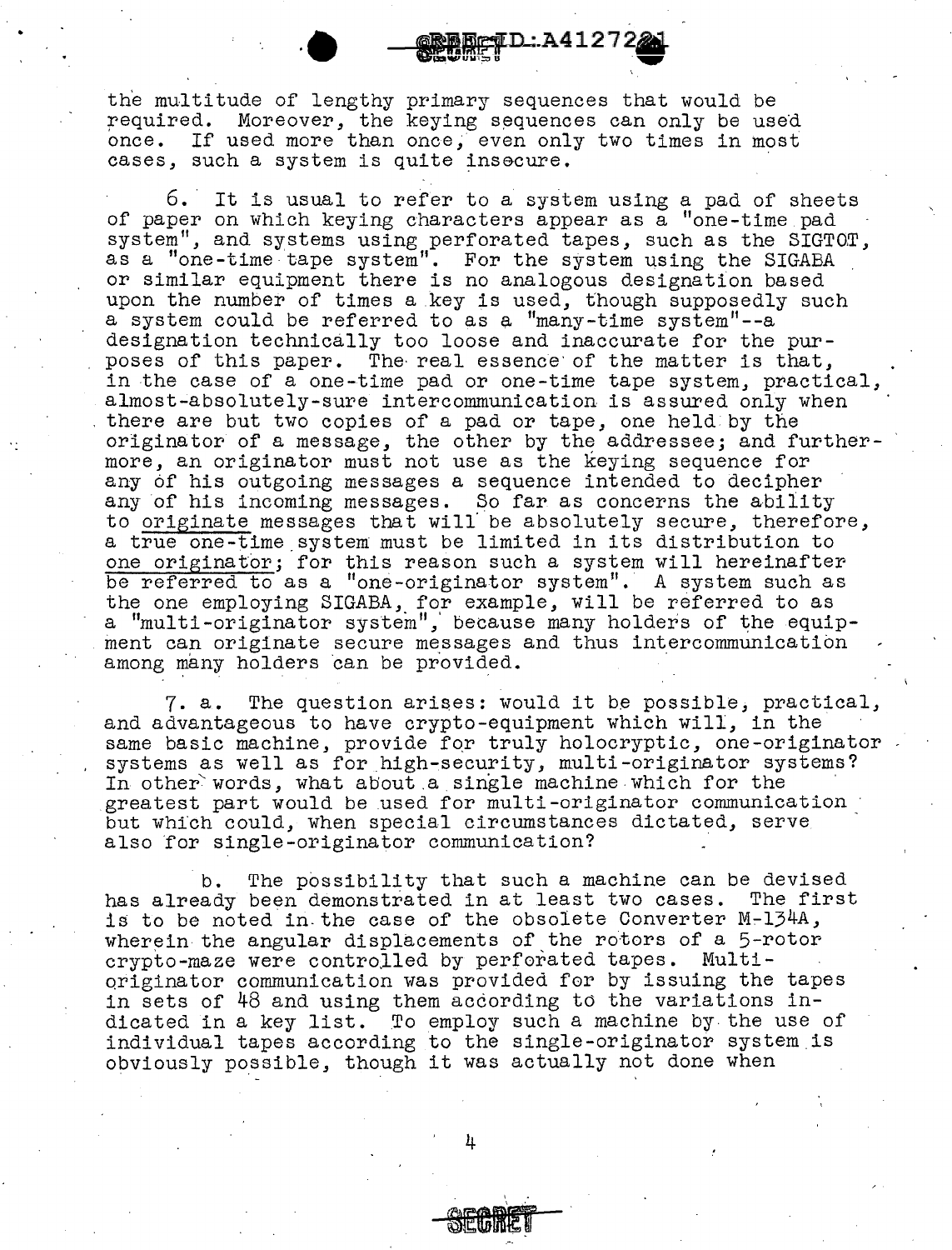Converter M-134A was in current usage. The second example is to be noted in the case of SIGSALY, wherein holocryptic, single-originator communication was provided for by the use of SIGRUVE records and high-security, multi-originator communicatfon was provided for by the so-called Busch machine. The latter was hardly ever used, however, for various reasons, mostly because of mechanical or electrical difficulties, not for security reasons.

**D:A41272** 

There seems to be little question of the practicability of the idea of a single machine capable of serving both functions. If the basic equipment is designed to incorporate the idea, and is in itself practicable, there should be no problem about providing for the dual function by means of suitable adapters or cooperating components. For example, in the case of SIGABA, it. is perhaps possible to provide a "basket" or crypto-component in which the control and index rotors are replaced by a tape transmitter through which could be passed a 1-time tape. With the normal component (present SIGIVI), the availability of SIGABA for multi-originator communication would remain intact; yet, when occasion demanded the assurance of absolute security, this could also be furnished by the special component.replacing the SIGIVI.

d. As to the advantages and disadvantages of the proposal, there is no doubt that.it would complicate matters to a certain extent, but the advantage of having a single machine capable of performing the.dual function and of affording not only highly secure multi-originator communications but also nearly-absolutely-secure single-originator communication is Even now there would be a practical usage for such a machine. Recent cases wherein question has been raised with regard to the security of specific messages demonstrate the point. "Eyes Only" messages also demand special treatment. But of greater significance is the importance of having such a machine with which to face the future. For, should it turn out that 15 or 20 years from now the actual progress in crypt-<br>analytic techniques and machinery approximates or surpasses the expected progress, we should not be caught unprepared. Our security equipment could still meet the needs of security to a better degree than would be the case if we proceed-on the assumption that our cryptography can always be advanced, by increasing sophistication and complexity of construction, .to be sufficiently in the lead of our cryptanalysis to permit our confidence in the security of our equipment to remain undis-<br>turbed. In short, the proposal here made is in the nature of In short, the proposal here made is in the nature of an 'insurance policy against unforeseen contingencies--we ought not to allow ourselves to be caught in an unfavorable communication security position because of wholly unexpected developments or much more rapid improvement in our signal intelligence position.

5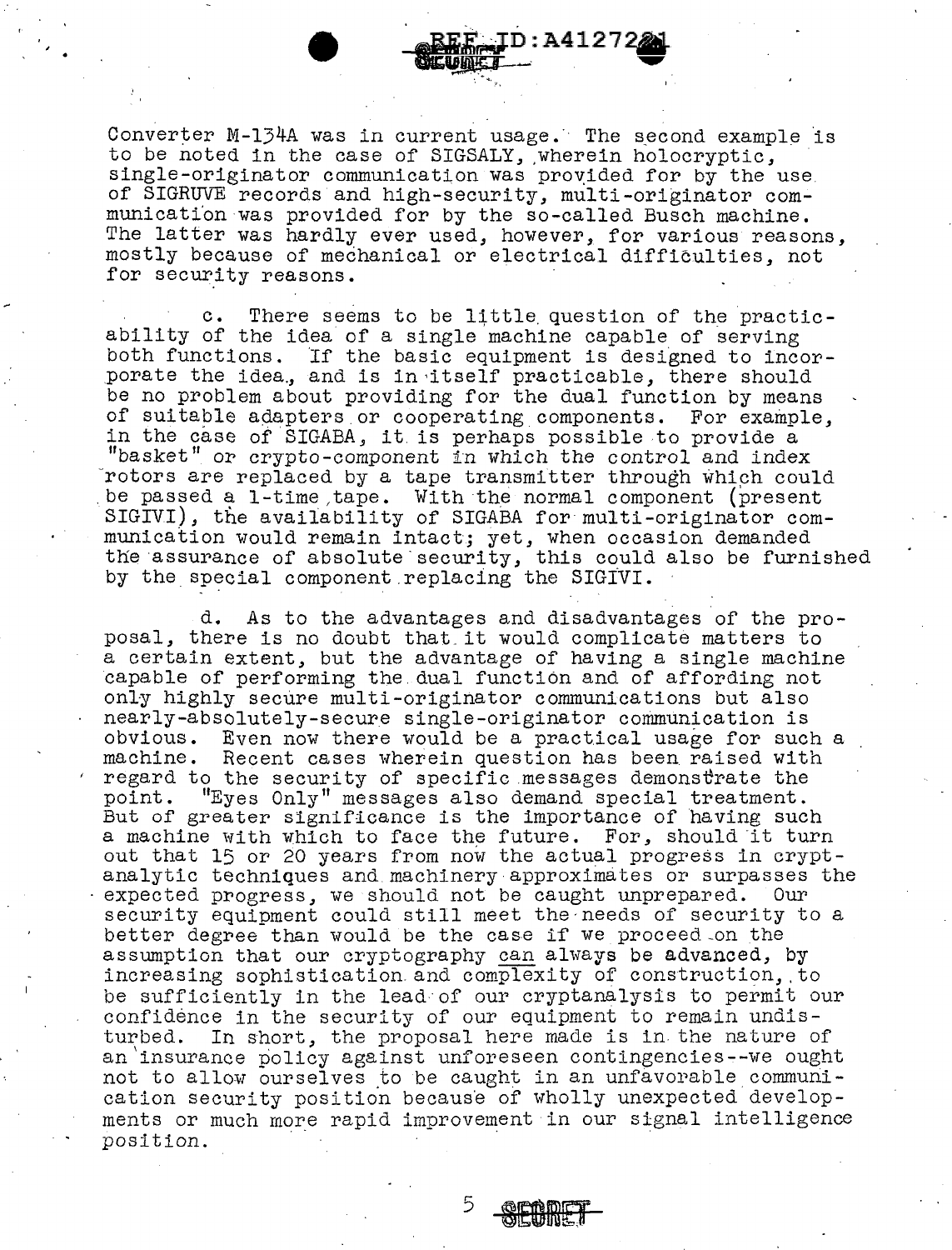$\blacksquare$  ...  $\blacksquare$  .  $\blacksquare$  .  $\blacksquare$  .  $\blacksquare$  . A41272 $\blacksquare$ <br>8. It has been suggested that as an alternative to the development of adapter-type components in equipment designed to be capable of performing the dual function outlined herein, it would be possible to issue special key-lists and use a specific keying arrangement once and only once; this being nearly equivalent to the truly holocryptic single-originator system under discussion. There is no doubt that such a scheme would give added security, but it does not meet quite squarely the issue presented herein. The point has been touched upon in Par. 4b and the argument therein presented is equally applicable here.

, 9. If the principle or proposal advanced herein has merit, it could be adopted as a general policy to incorporate it wherever possible and practicable.

10. It is recommended that:

a. The proposal suggested herein, viz., that future development of security equipment be so directed as to  $rn$ corporate features or components which will alternatively· .permit of single-originator and of multi-originator communications by the same basic machine, be studied to ascertain its merits.

b. If the proposal is found to possess advantages important enough to outweigh its disadvantages, it be considered for adoption as a general policy.

c. Consideration be given to the proposal in connection with the current revision of SIGIRA.

d. Some research and study be given to the question of holocryptic systems to ascertain what might be accomplished by the use of' new machinery now only dimly conceived but perhaps possible of being constructed.

e. Further research and study be devoted to a careful examination of the nature of our.present mechanisms for the generation of our 1-time keys and of the nature of the cipher alphabets employed in connection therewith for the encipherment of classified communications.

OMMUNICATIONS. William <del>D. Fricannes</del>

WILLIAM F. FRIEDMAN<br>Chief, Communications Research 2 May 1947

6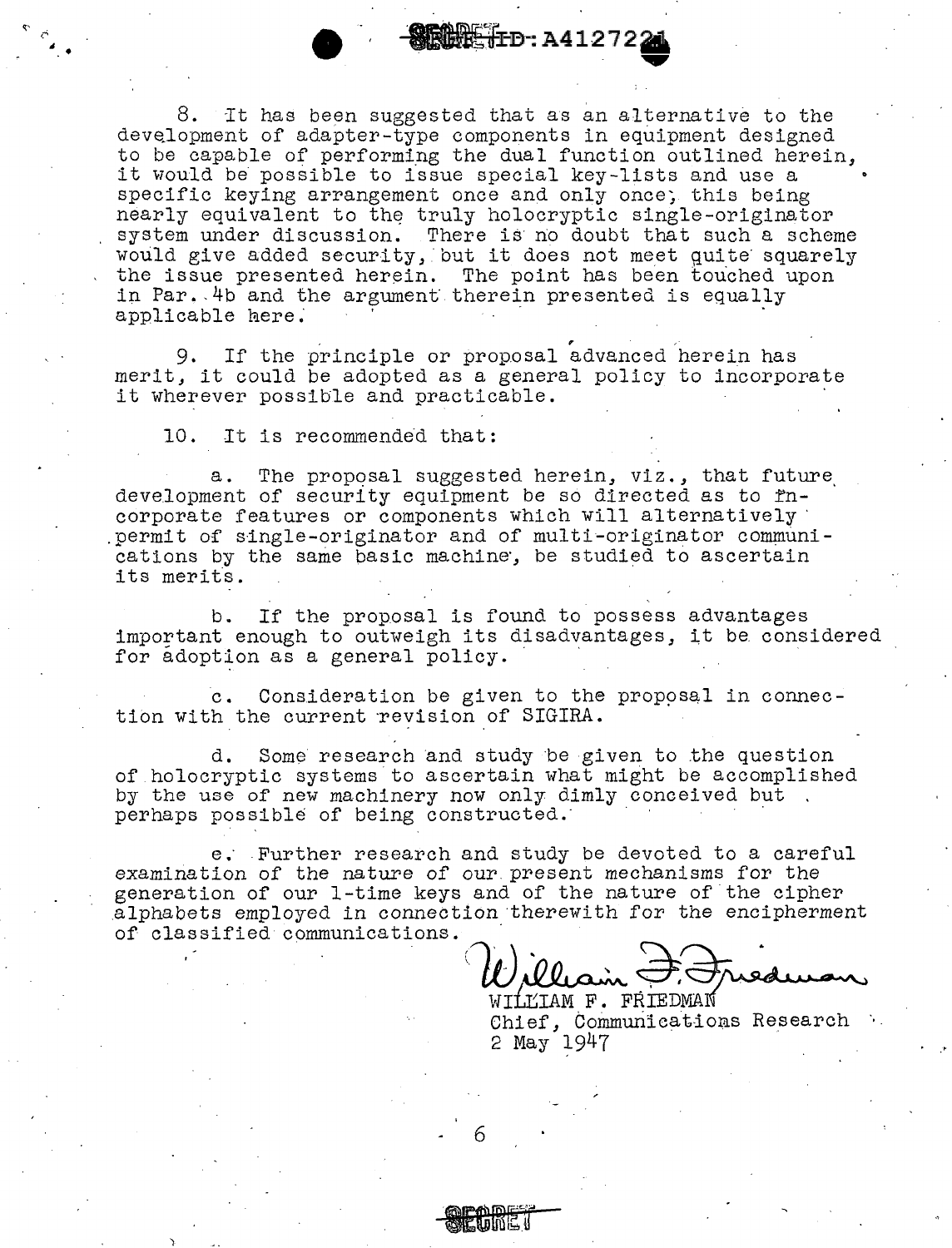#### INTERCRATE ROUTARE 2722 **SEUTHE** AND / OR CARRIER SHEET HO ASA

### MUST RÈMAIN WITH ATTACHED PAPERS

 $\sim 100$ 

NUMBER EACH MEMO OR REPLY IN LEFT BORDER, PLACE NAME, RANK AND TELEPHONE NUMBER BOTTOM OF EACH ACTION. DRAW LINE UNDER EACH ACTION

ENTER FILE CLASSIFICATION ADJUTANT

 $4 - 556912$ 

| $\overline{10}$ .         | <b>FROM</b>         | <b>DATE</b>                  | <b>SUBJECT</b><br>Cryptographic Equipment for Either Single-                                                                                                     |
|---------------------------|---------------------|------------------------------|------------------------------------------------------------------------------------------------------------------------------------------------------------------|
|                           | $AS - 20   AS - 14$ | 2 May                        | Originator or Multi-Originator Communication                                                                                                                     |
|                           |                     |                              |                                                                                                                                                                  |
|                           |                     |                              |                                                                                                                                                                  |
|                           |                     |                              | The attached paper is submitted at this time in connection<br>with the current revision of SIGIRA.                                                               |
|                           |                     |                              |                                                                                                                                                                  |
|                           |                     |                              | The substance of the paper is to recommend that serious                                                                                                          |
|                           |                     |                              | consideration be given to an extension of the potential usage of                                                                                                 |
|                           |                     |                              | l-time systems by providing adapters for use in connection with                                                                                                  |
|                           |                     |                              | (a) current drypto-mechanisms now generally operating only as                                                                                                    |
|                           |                     |                              | multiple-communication" equipment or (b) similar mechanisms now                                                                                                  |
|                           |                     |                              | in the research and development phase.                                                                                                                           |
|                           |                     |                              |                                                                                                                                                                  |
|                           |                     |                              |                                                                                                                                                                  |
|                           |                     |                              | illiain F. Friedman                                                                                                                                              |
| 1 Incl                    |                     |                              | WILLIAM F. FRIEDMAN                                                                                                                                              |
|                           |                     | Paper on Cryptographic       | Chief, Communications Research                                                                                                                                   |
|                           | Equip. for Either   |                              | Ext 215                                                                                                                                                          |
|                           |                     | Single-Originator pr         |                                                                                                                                                                  |
|                           |                     | Multi- Originator Comm.      |                                                                                                                                                                  |
| $\overline{\text{AS-14}}$ |                     | AS-23 21 Jul 47              | Major Moak/462                                                                                                                                                   |
|                           |                     |                              |                                                                                                                                                                  |
|                           |                     |                              |                                                                                                                                                                  |
|                           |                     |                              |                                                                                                                                                                  |
|                           |                     |                              | 1. The inclosed paper on Cryptographic Equipment                                                                                                                 |
|                           |                     |                              | for Either Single-Originator or Multi-Originator Com-<br>munication has been studied by Operations Division,                                                     |
|                           |                     |                              | Research Laboratories Division, and Security Division.                                                                                                           |
|                           |                     |                              |                                                                                                                                                                  |
|                           |                     |                              | With reference to the recommendations contained in paragraph 10 of the                                                                                           |
|                           |                     |                              | inclosure, the following comments are made:                                                                                                                      |
|                           |                     |                              |                                                                                                                                                                  |
|                           |                     |                              | a. It is recognized that holocryptic systems provide the only                                                                                                    |
|                           |                     |                              | theoretically unsolvable systems. At the present time, however, the employment<br>of holocryptic principles is accompanied by a number of serious operational as |
|                           |                     |                              | well as production and distribution problems. Further, in the case of low                                                                                        |
|                           |                     |                              | echelon cryptomechanisms a requirement for the provision of infinite security                                                                                    |
|                           |                     |                              | has not been established. In the case of high echelon cryptomechanisms, it is                                                                                    |
|                           |                     |                              | agreed that, whenever practicable, holocryptic principles should be embodied in                                                                                  |
|                           |                     | multi-priginator mechanisms. |                                                                                                                                                                  |
|                           |                     |                              |                                                                                                                                                                  |
|                           |                     |                              | In the present work on SIGIRA, account is being taken of a basic                                                                                                 |
|                           |                     | systems where required.      | military requirement for a one-time mechanism to fulfill the need for holocryptic<br>In this connection, the question arises as to whether,                      |
|                           |                     |                              | at the present stage of development, it might be better to achieve speed and<br>Declassified by NSA/CSS                                                          |

Deputy Associate Director for Policy and Records

JOI2277d PA REM  $Qn$ Form No., 1078 26 Nov 45 38900

 $2.$ 

LIFT HERE USE OTHER SIDE

**erni**ci

PAGE NO.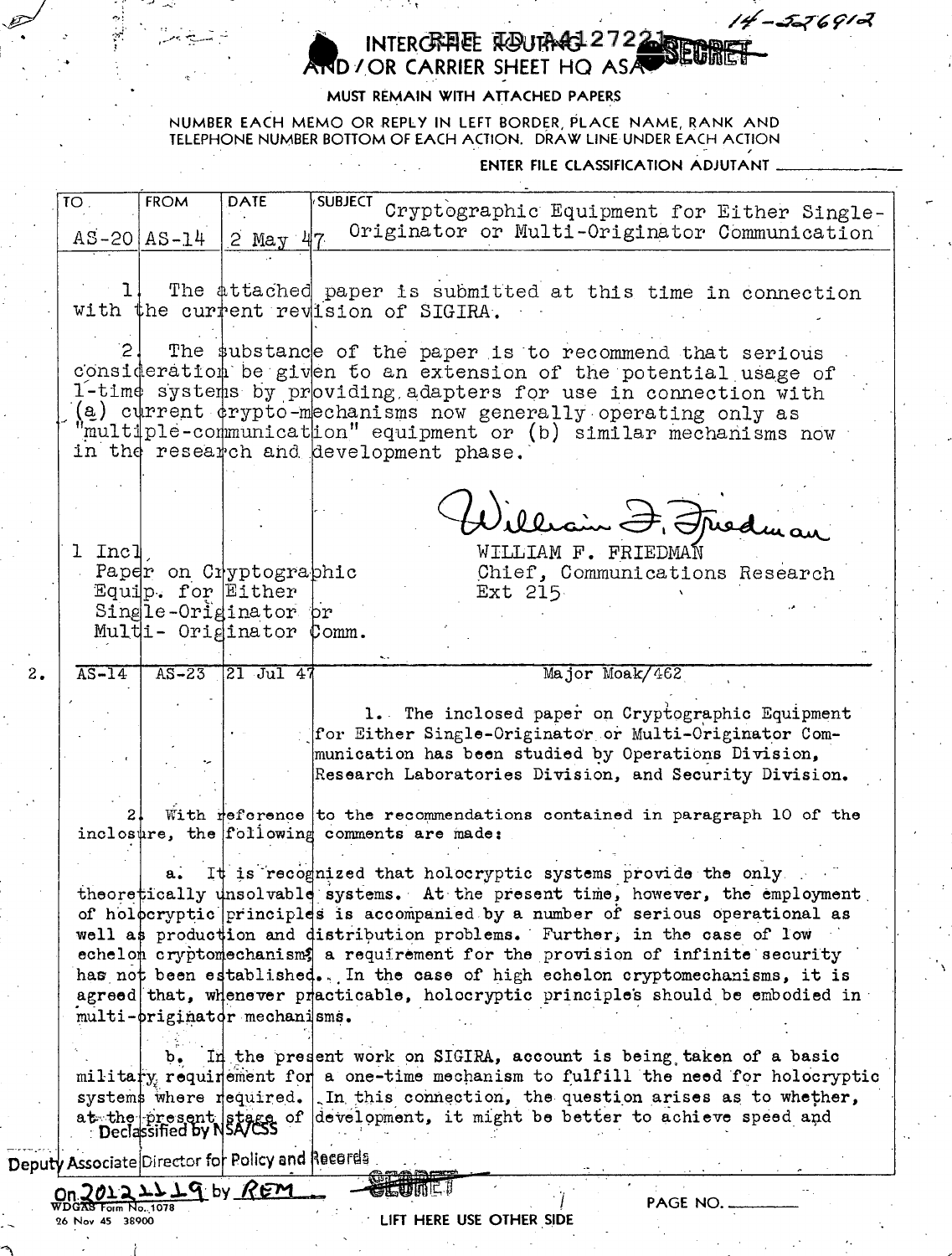| $\overline{10}$ | FROM                | <b>DATE</b>                 | REE-TDTA4127221<br><b>SUBJECT</b>                                                                                                                              |
|-----------------|---------------------|-----------------------------|----------------------------------------------------------------------------------------------------------------------------------------------------------------|
|                 |                     |                             | Cryptogram & Equipment for Either Single-                                                                                                                      |
| AS-14           |                     | $AS-23$ 21 Jul 47           | Originator or Multi-Originator Communication                                                                                                                   |
|                 |                     |                             |                                                                                                                                                                |
|                 |                     |                             | light weight in such a device, issuing it to all holders for emergency use,<br>rather than to burden machines designed primarily for multi-originator use.     |
|                 |                     |                             | Settlement of this question must obviously await a more advanced stage in the                                                                                  |
|                 |                     |                             | development of cryptographic devices now under consideration.                                                                                                  |
|                 |                     |                             |                                                                                                                                                                |
|                 |                     |                             | .c. Improvements in the methods of generating perfectly random,<br>unpredictable fey for use in connection with holocryptic systems are now under              |
|                 |                     | study by Security Division. |                                                                                                                                                                |
|                 |                     |                             |                                                                                                                                                                |
|                 |                     |                             | In view of the above, research in the development of all cryptographic                                                                                         |
|                 |                     |                             | devices should include donsideration of holocryptic principles in the provision                                                                                |
|                 |                     |                             | of dual single-originator - multi-originator equipment. In this connection it<br>is desired that the Chief, Communications Research Section continue to pursue |
|                 |                     |                             | this matter and insure, through coordination with the various operating divi-                                                                                  |
|                 |                     |                             | sions, that continuing consideration is given the recommendations contained in                                                                                 |
|                 | the inclosed paper. |                             |                                                                                                                                                                |
|                 |                     |                             |                                                                                                                                                                |
|                 |                     |                             |                                                                                                                                                                |
|                 |                     |                             |                                                                                                                                                                |
| 1 Incl          |                     |                             | PAUL E. NEFE                                                                                                                                                   |
| n/c             |                     |                             | Lt. Colonel //Signal Corps                                                                                                                                     |
|                 |                     |                             | Acting Deputy Chief                                                                                                                                            |
|                 |                     |                             | Army Security Agency<br>Ext 498                                                                                                                                |
|                 |                     |                             |                                                                                                                                                                |
|                 |                     |                             |                                                                                                                                                                |
|                 |                     |                             |                                                                                                                                                                |
|                 |                     |                             |                                                                                                                                                                |
|                 |                     |                             |                                                                                                                                                                |
|                 |                     |                             |                                                                                                                                                                |
|                 |                     |                             |                                                                                                                                                                |
|                 |                     |                             |                                                                                                                                                                |
|                 |                     |                             |                                                                                                                                                                |
|                 |                     |                             |                                                                                                                                                                |
|                 |                     |                             |                                                                                                                                                                |
|                 |                     |                             |                                                                                                                                                                |
|                 |                     |                             |                                                                                                                                                                |
|                 |                     |                             |                                                                                                                                                                |
|                 |                     |                             |                                                                                                                                                                |
|                 |                     |                             |                                                                                                                                                                |
|                 |                     |                             |                                                                                                                                                                |
|                 |                     |                             |                                                                                                                                                                |
|                 |                     |                             |                                                                                                                                                                |
|                 |                     |                             |                                                                                                                                                                |
|                 |                     |                             |                                                                                                                                                                |
|                 |                     |                             |                                                                                                                                                                |
|                 |                     |                             |                                                                                                                                                                |
|                 |                     |                             |                                                                                                                                                                |

क में का गा

 $\hat{\mathcal{L}}$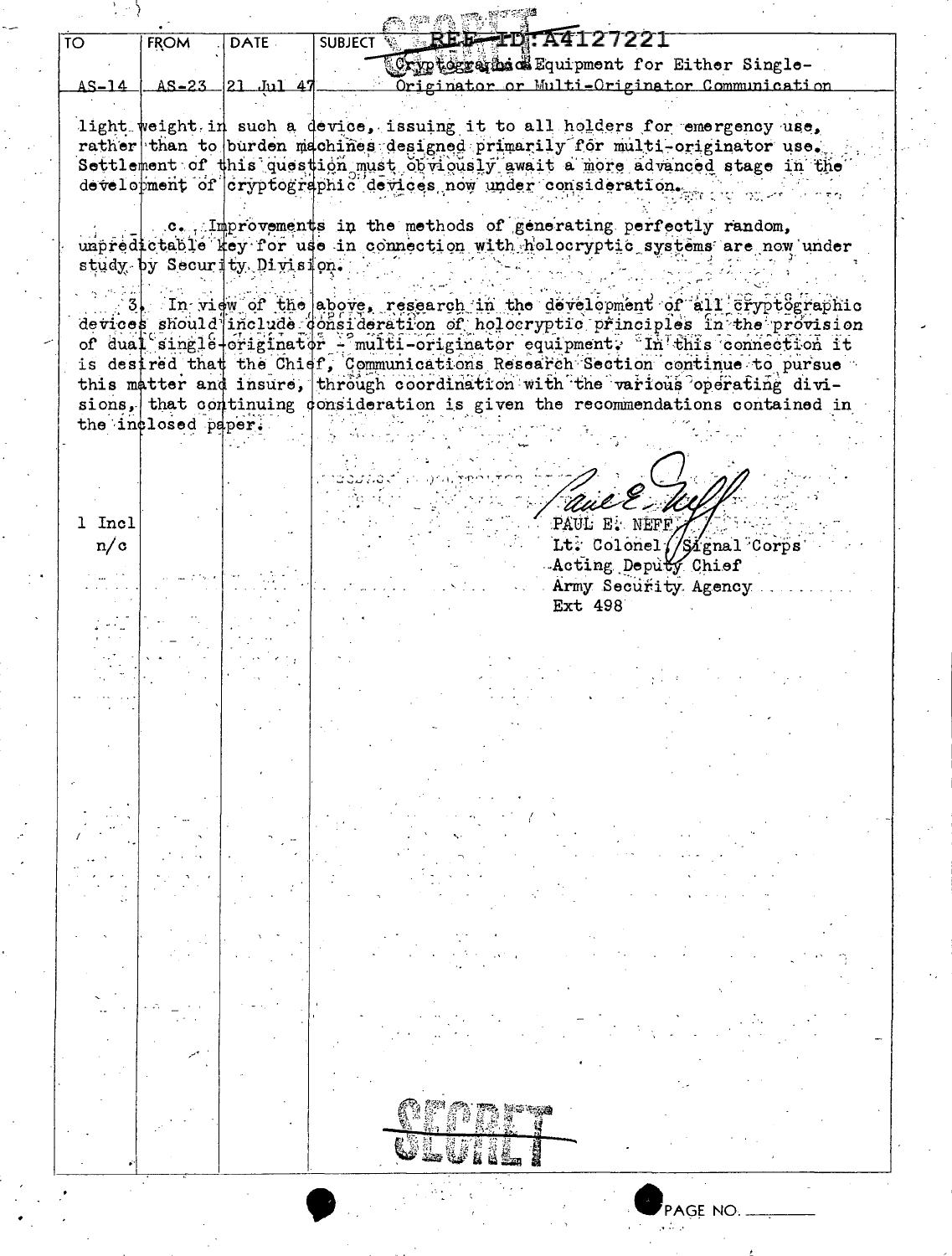AS-14 AS-23 21 Jul 47

 $2.$ 

Major Moak/462

1. The inclosed paper on Cryptographic Equipment for Either Single-Originator or Multi-Originator Communication has been studied by Operations Division. Research Laboratories Division, and Security Division.

DD-A4127221

2. With reference to the recommendations contained in paragraph 10 of the inclosure, the following comments are made:

a. It is recognized that holocryptic systems provide the only theoretically unsolvable systems. At the present time, however, the employment of holocryptic principles is accompanied by a number of serious operational as well as production and distribution problems. Further, in the case of low. echelon cryptomechanism, a requirement for the provision of infinite security has not been established. In the case of high cohelon cryptomechanisms, it is agreed that, whenever practicable, holocryptic principles should be embodied in multi-originator mechanisms.

In the present work on SIGIRA, account is being taken of a basic b. military requirement for a one-time mechanism to fulfill the need for holocryptic systems where required. In this connection, the question arises as to whether, at the present stage of development, it might be better to achieve speed and

> d army secuenty agency **HEYDOGY SLEME**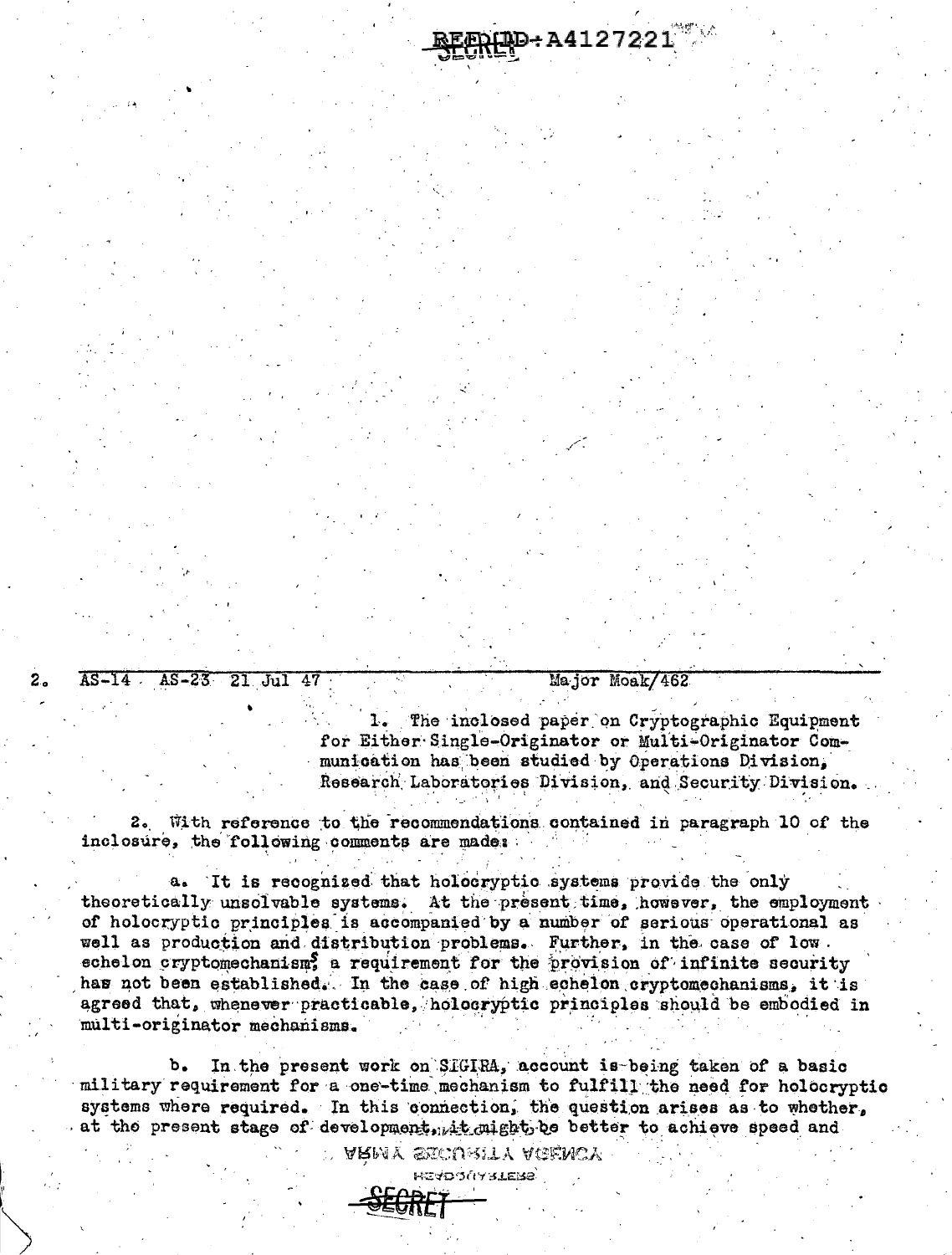## ID:A4127221

 $AS-14$ AS-23 21 Jul 47 Cryptographic Equipment for Either Single-Originator or Multi-Originator Communication

light weight in such a device, issuing it to all holders for emergency use, rather than to burden machines designed primarily for multi-originator use. Settlement of this question must obviously await a more advanced stage in the development of cryptographic devices now under consideration.

Improvements in the methods of generating perfectly random,  $\mathbf{c}$ . unpredictable key for use in connection with holocryptic systems are now under study by Security Division.

 $3.1$ In view of the above, research in the development of all cryptographic devices should include consideration of holocryptic principles in the provision of dual single-originator - multi-originator equipment. In this connection it is desired that the Chief, Communications Research Section continue to pursue this matter and insure, through coordination with the various operating divisions, that continuing consideration is given the recommendations contained in the inclosed paper.

1 Incl  $\mathbf{n}/\mathbf{c}$ 

PAUL E. NEFF Lt. Colonel, Signal Corps Acting Deputy Chief Army Security Agency **Ext 498** 



мулнімськом тергі сі ARMY SECURITY AGENCY **HEADOUARTLERS** 

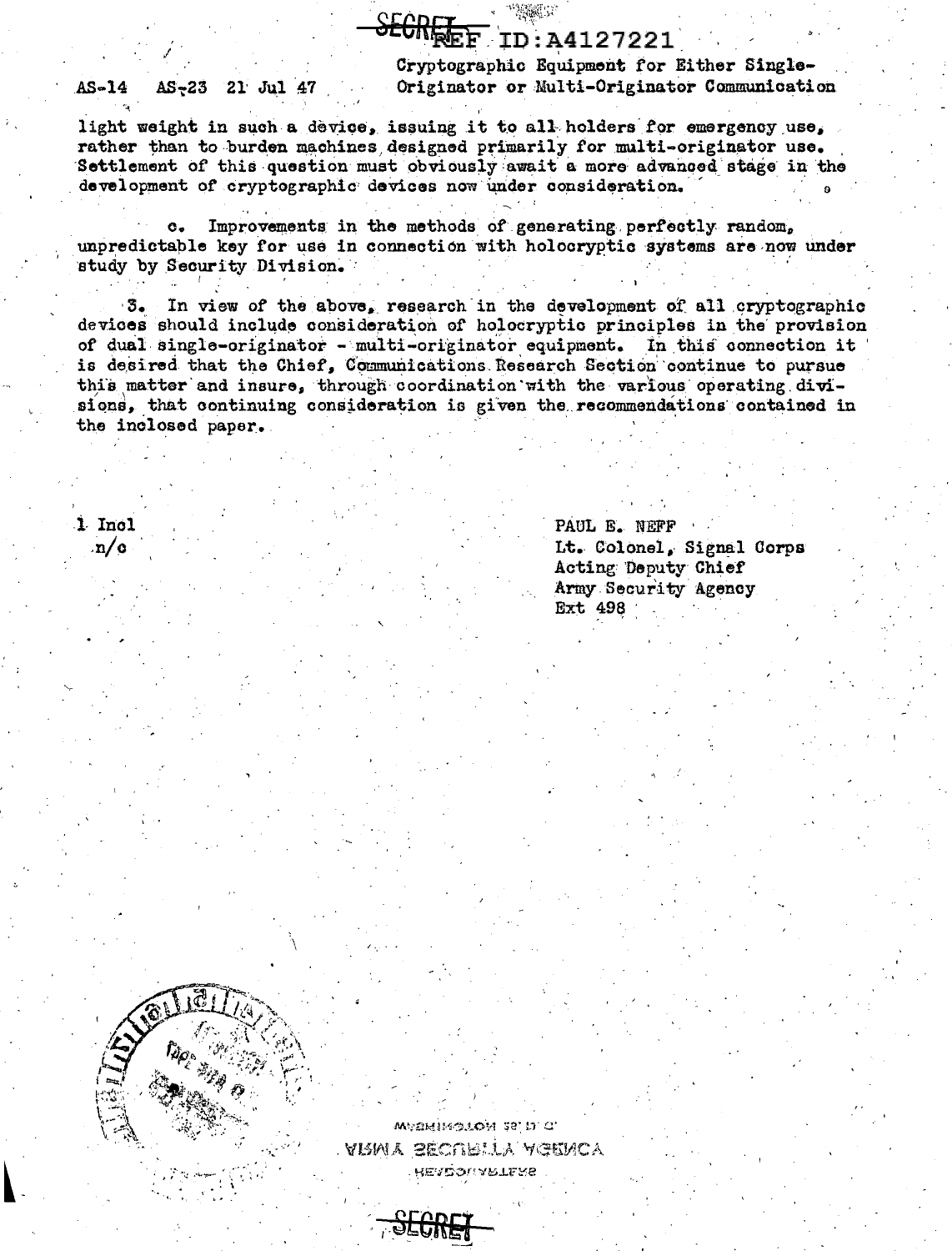**REF** ID:A4127221 Jeo, W Read the penaled notes underweath starting with the bottom one. hat should guns you the background. your pinnon<br>would be spfered ated Mr Poach<br>WB Stauffer will me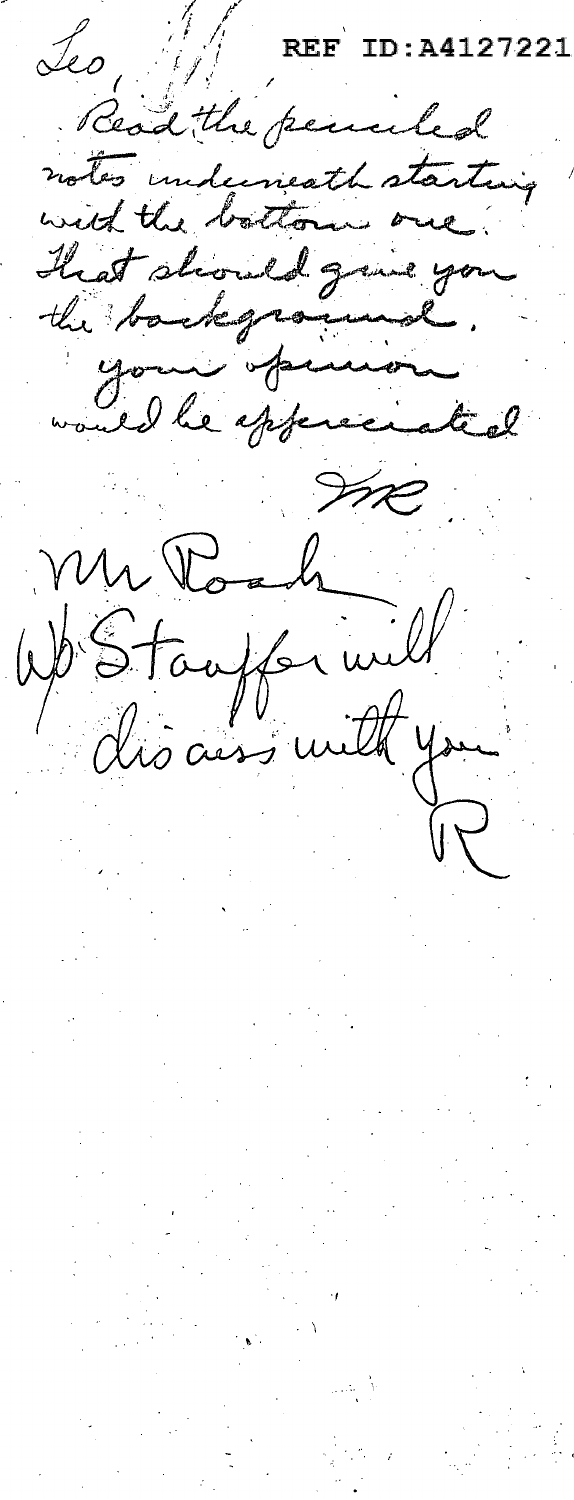b., REE ID: A4127221 CONFIDENTIAL SECRET RESTRICTED DATE 27 Nov 4 4 ТO FROM Commanding Officer Assistant Commandant Dir of Comm Research Control O Administrative O Adjutant Intelligence O Provost Marshal 2nd Sig Serv Bn , Chief, Pers & Trng Div Chief, Pers Br Chief, Trng Br Chief, Oper Serv Div Chief, Communications Br Chief, Laboratory Br\_\_\_ Chief, Machine Br Property & Supply 0 Purchasing & Contracting O Fiscal & Certifying O OIC, Mail Section Chief, Security  $\text{Div}^{-1}$  $\mathcal{P}^{s-1}_{N}(\mathbb{R}^n)$ Chief, Protective Sec Br Chief, Cryptographic Br.  $\mathbf{l}$ ... Chief, Intelligence Div Chief, Language Br<br>
Chief, Mil Cfyptanalytic Br<br>
Chief, Gen Cryptanalytic Br<br>
Chief, Gen Cryptanalytic Br 7 Chief, T/A and Control Brd. Chief, I & L Br (1) As discussed As requested Comments and return Information and file Information and forwarding Information and return Recommendation See note on reverse Signature if approved Your action.  $SIS-SC' Form No. 96 (Rev)$ 23 August 1944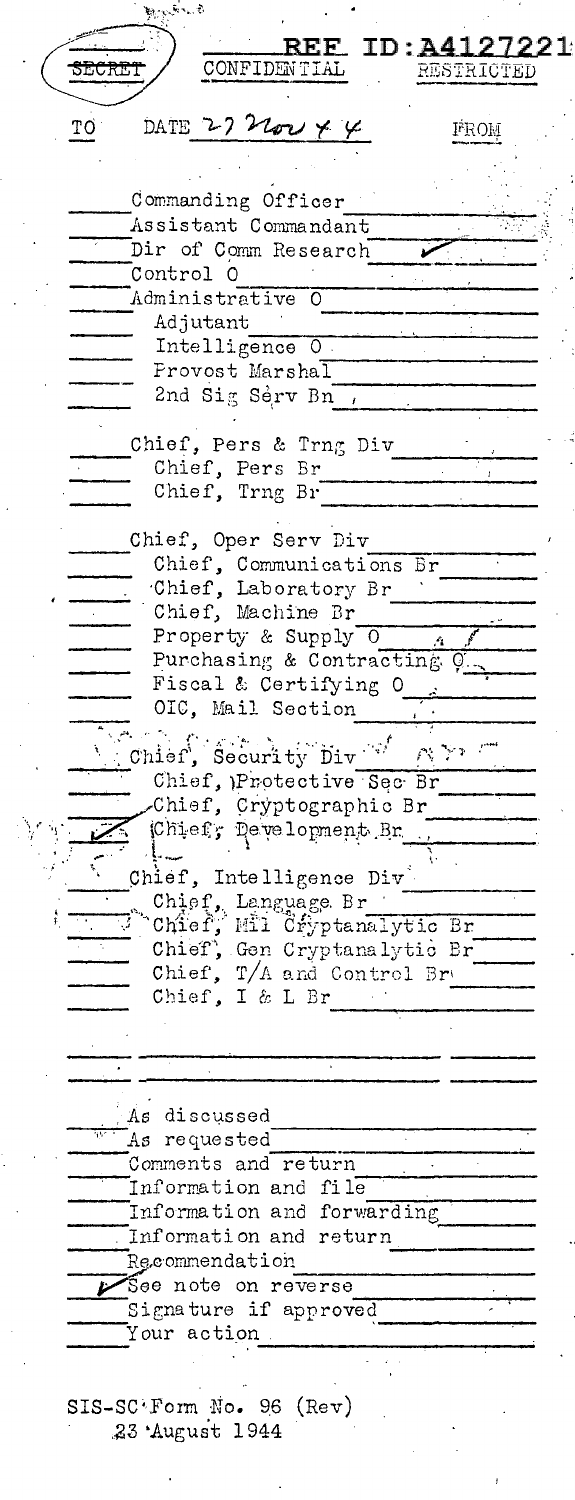# REF ID: A4127221

 $2401$ .<br>Ser whe.  $\mathcal{X}$ at  $\frac{1}{2}$ yes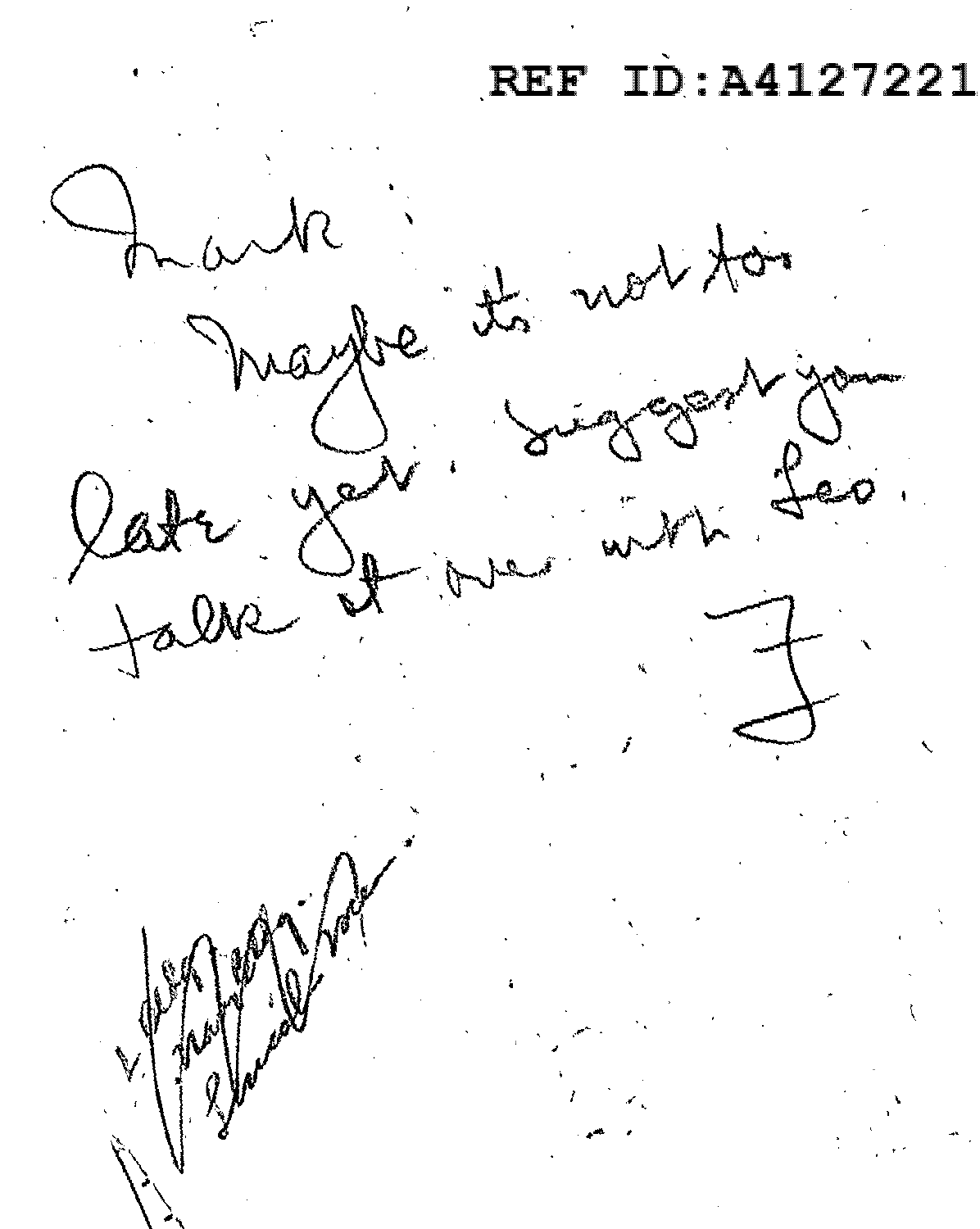D:A4127221 REF Mark! to file particul. Was that ever done! No, In my immorence I thought if the idea had any<br>nemt the feastle inhousind the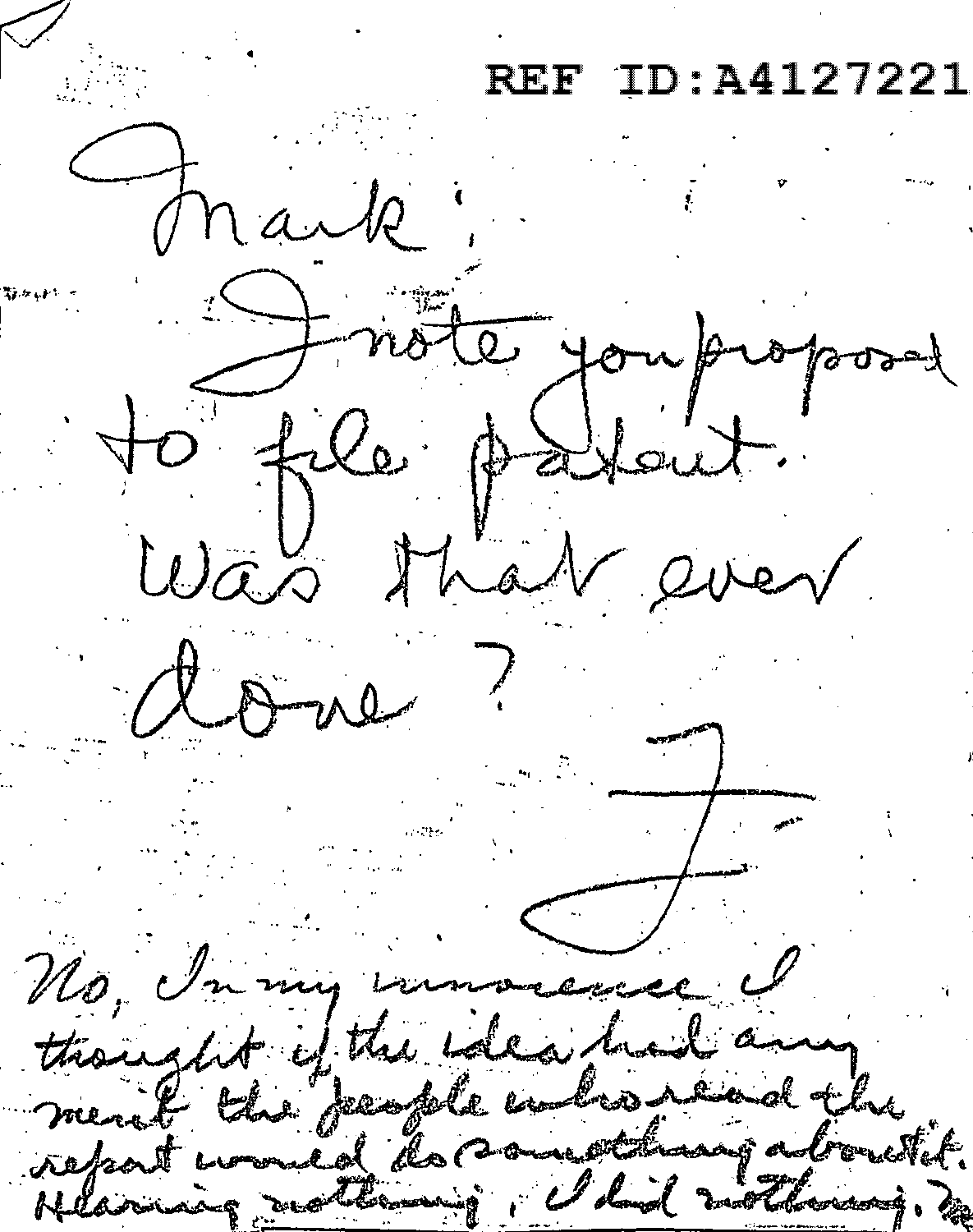Councidence REF ID: A4127221 1. your remark in these minutes of a godgett Theal would gears ago ( $P(4)$ ) 2. bapt bruith's telling me about. amedid reports of mine he had 4 of Blue item )  $\therefore$  MC.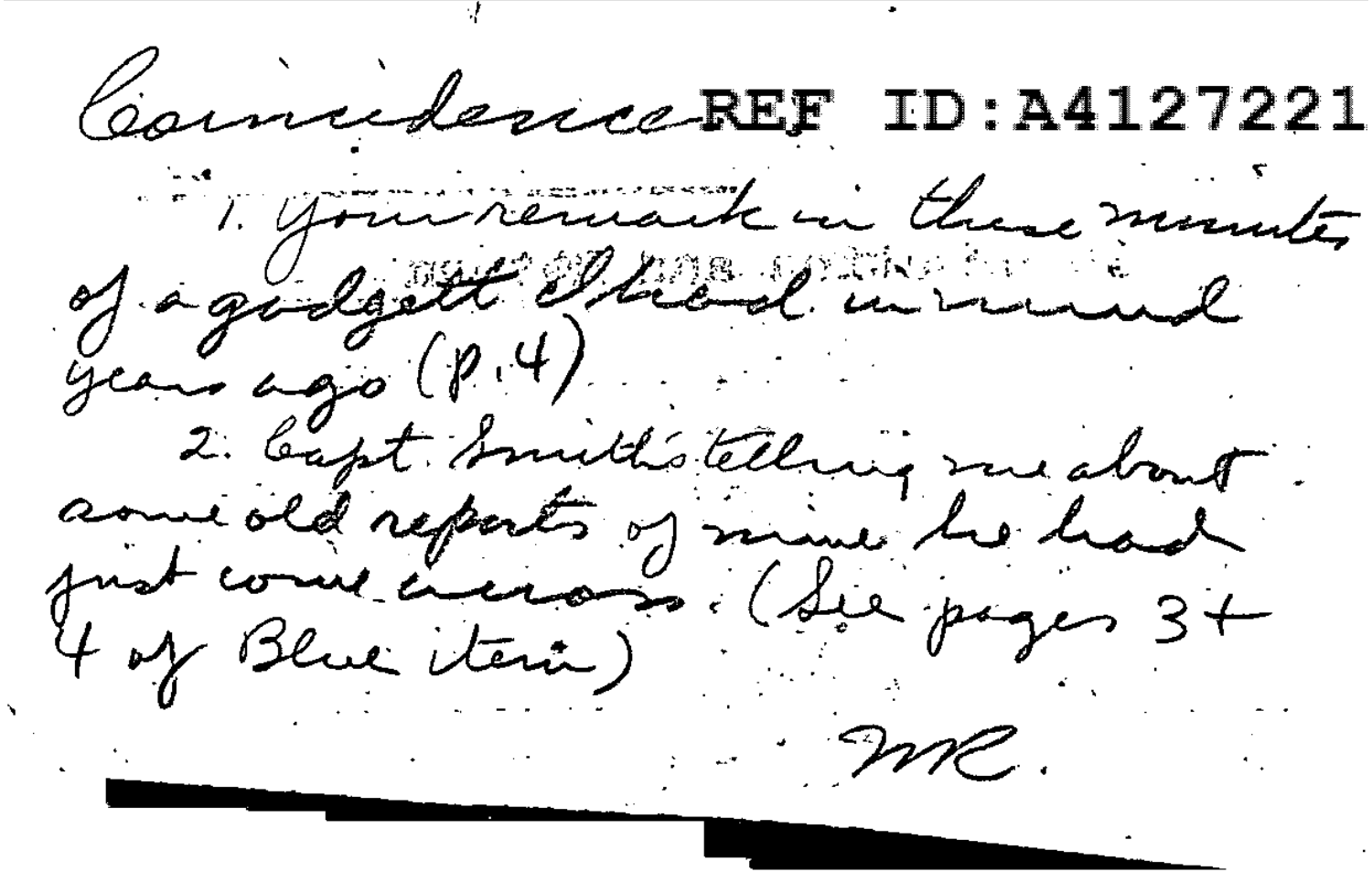### REF ID:A4127221

 $1.1911$ Date Lt Parks 15094B From Col Corderman Col. Collins CoJ Hع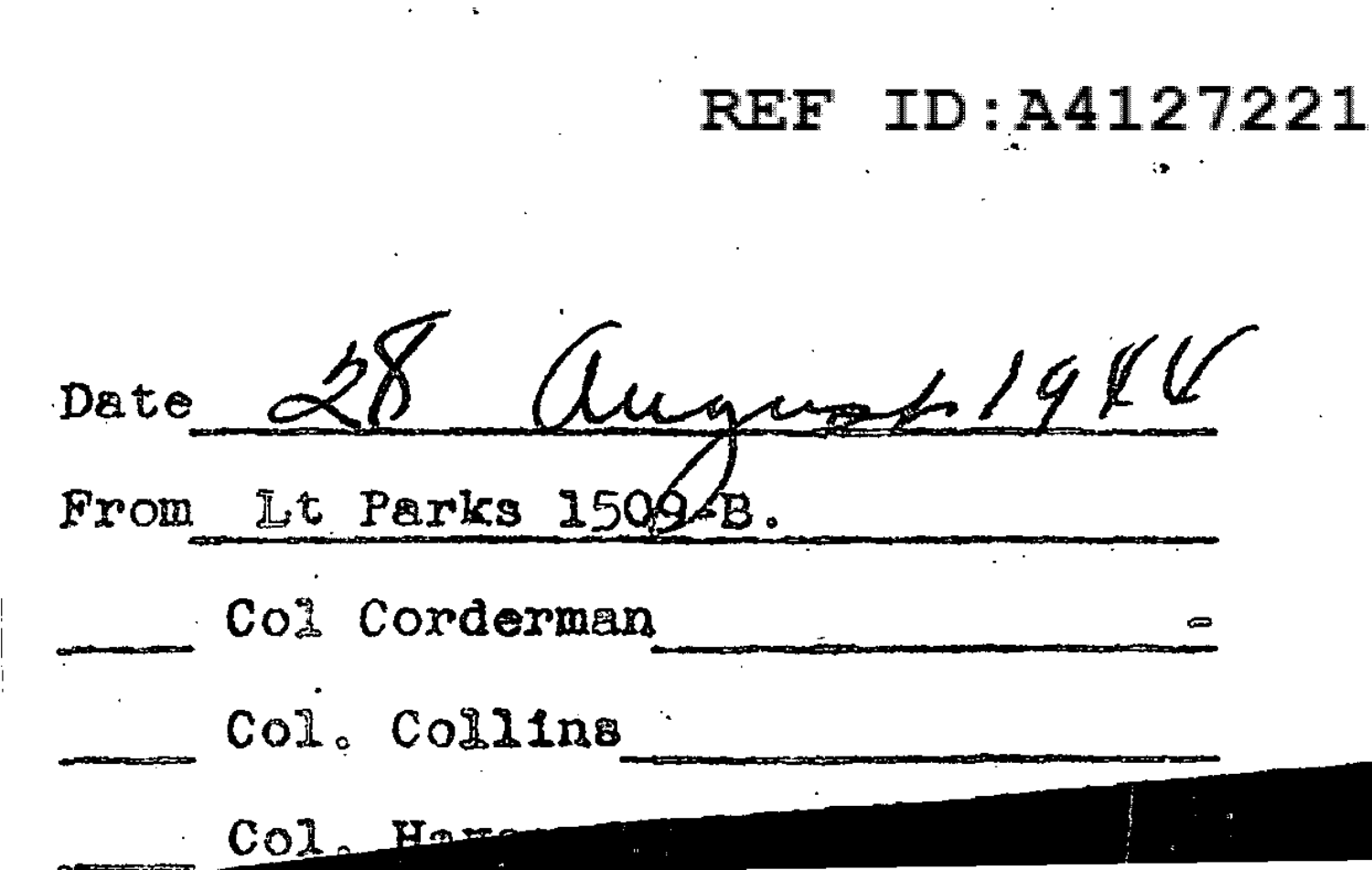

EXTRACT FROM FIFTH MEETING OF ARMY-NAVY CRYPTANALYTIC RESEARCH AND DEVELOPMENT COMMITTEE 15 NOVEMBER 1944

Current Developments in Intercept Equipment

Lt. Col. Rosen mentioned a device which is being constructed for marking the Baudot start pulse position on undulator tapes. This device, if successful, will greatly facilitate the reading of tape records of 5 unit code transmissions. At GCCS this marking is done by hand.

Mr. Morris stated that the time delay recorder is undergoing test at Vint Hill. In a current security monitoring mission in which multitone teletype transmission was transmitted on one side band and speech on the other. the delay device made possible an arrangement by which all telephone communication was recorded without the long intervals which actually occur between transmissions and without loss of any part of the communication. It was suggested that this method is of significance in connection with telephone monitoring of any sort. Mr. Friedman point out that this was a means of accomplishing what Capt. Rhoads had suggested in 1935: that a message be copied by automatic means only where such an identifying word as ETAT appears in the transmission. thus saving monitoring time. Capt. Wenger reported that the P/L equipment will be set up temporarily at Skags I. until something further develops on scrambled speech transmission. Mr. Morris said none of the latter, i.e. Japanese origin, had been observed for a year.

Declassified by NSA/CSS Deputy Associate Director for Policy and Records On 20121119 by REM